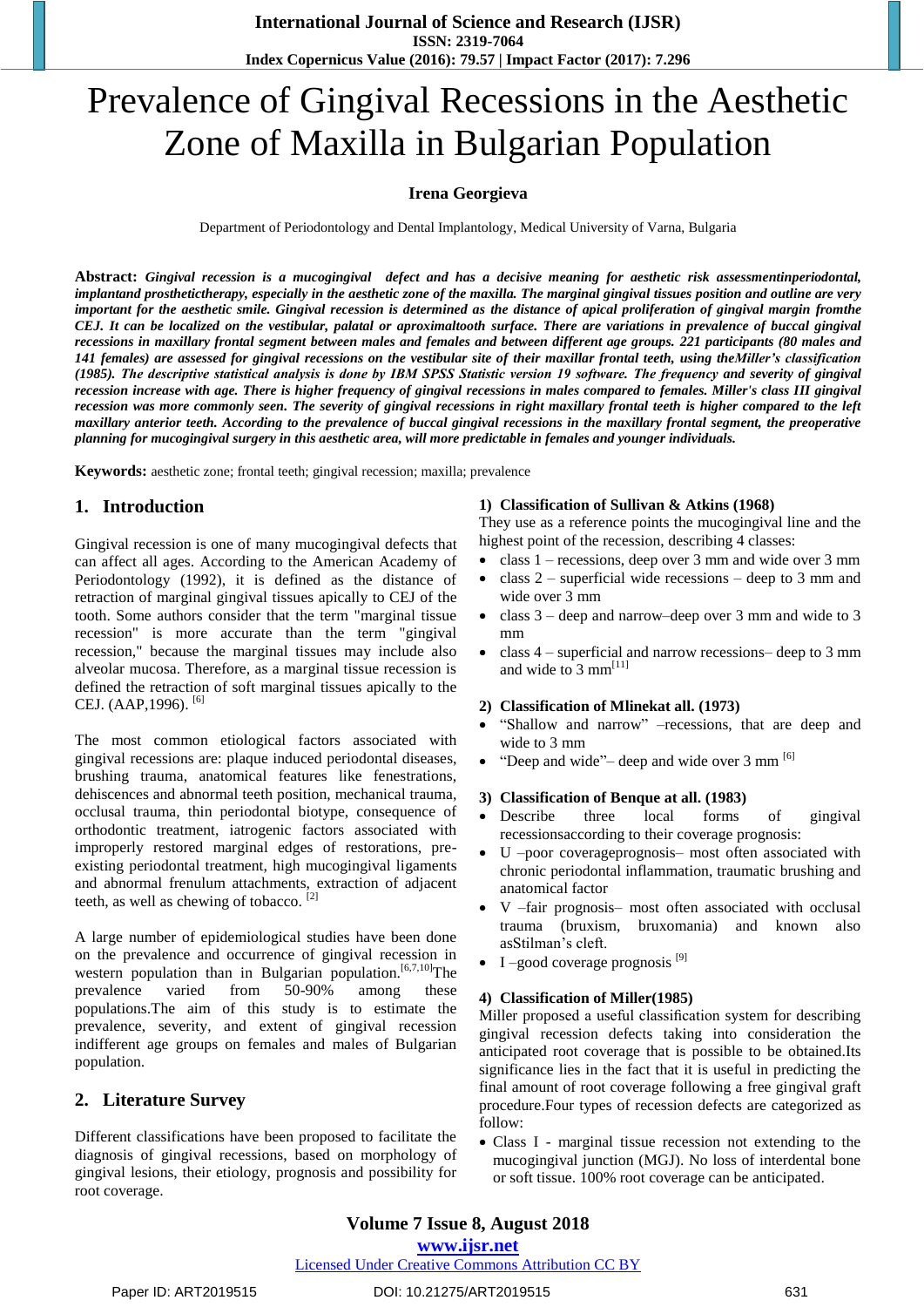- Class II marginal tissue recession extends to or beyond the MGJ. No loss of interdental bone or soft tissue.100% root coverage can be anticipated.
- Class III marginal tissue recession extends to or beyond the MGJ. Loss of interdental bone or soft tissue is present apical to the CEJ, but coronal to the apical extent of the marginal tissue recessionor there is a malpositioning of the teeth, which prevents the attempting of 100% of root coverage. Partial root coverage can be anticipated.
- Class IV marginal tissue recession extends to or beyond the MGJ. Loss of interdental bone extends to a level apical to the extent of the marginal tissue recessionand/or malpositioning of teeth is so severe that root coverage cannot be anticipated.<sup>[8]</sup>

#### **5) Classification of Mahajan (2010)**

- $\bullet$  Class 1 recession that not extend to the mucogingival line
- Class 2 recession extends to and beyond the mucogingival line
- Class 3 –recession defect related with bone or soft tissue loss and soft tissues in the interdental area up to cervical⅓ of the root length surfaceand/or malpositioning of the teeth
- Class 4 gingival recession defect with severe bone or soft tissue loss in the interdental area more than cervical⅓ of the root length and/or presence of severe tooth malposition<sup>[4]</sup>

#### **6) Classification of Francesco Cairo и кол. (2011)**

This classification is based on the assessment of clinical attachment level at both buccal and interproximal surfaces as well.

- Recession type  $1$  gingival recession with no loss of interproximal attachment level The interproximal CEJ can not be clinically determined at both mesial and distal surfaces of the tooth
- Recession type  $2$  gingival recession with interpoximal clinical attachment level loss, that is less or equal to buccal attachment loss.
- Recession type  $3$  gingival recession associated with interpoximal clinical attachment level loss, that is higher than the buccal attachment  $loss<sup>[1]</sup>$

According to one study by Toker et al. the prevalence of gingival recessions among the Turkish population is 78.2%. The results of this study show that the prevalence of gingival recessions is higher in males than in females, and that the distribution of gingival recessions increases with increasing the age. $^{[12]}$ 

According to another study by Sarfati et al. including 2074 individuals, the prevalence of buccal gingival recessions in at least one of the examined teeth is 84.6% among the subjects in the study group. They prove that the age of the study participants is associated with the wider prevalence of gingival recessions.[10]

Another study by Marini et al. prove that among the study population the most prevalent are gingival recessions class I by Miller (59.15%), the second prevalent are gingival recessions class III (32.51%), followed by class IV (5.55%) and class II (2.79%). Their results show that the distribution of class I gingival recessions, decreases with increasing the age. On the other hand, class IV gingival recessions, defined as most severe according to Miller's classification, show an increase in prevalence with increasing the age. $[6]$ 

Mythri et al. examined 710 subjects and found that the frequency of gingival recession increase with age. High frequency of gingival recession was seen in males (60.5%) compared to females (39.5%). Miller's class I gingival recession was more commonly seen.<sup>[7]</sup>

# **3. Material and Methods**

The study was carried out at department of Periodontology, Dental faculty of Medical university, Varna. Into the study were included 221 participants - 80 males and 141 females(age range: 18-75 years, mean age: 37,37 years).The sex distribution shows 64% females and 36% males.*(fig.1)*



**Figure 1:** Sex distribution of examined individuals

The age distribution is as follows: first group - 46 patients under 25 years old  $(21\%)$ , second group  $-128$  patients between 26 and 45 years old (58%) and third one –47 patients over 45 years (21%). The aim of this distribution range is todeterminethe prevalence and variations in bucalgingival recessions in different age groups, in the aesthetic zone of maxilla. *(fig.2)*



In the test group are included only patients who respond to the following critiria:

- All participants in the study are over 18 years old
- All participants in the study have permanent dentition in the frontal sextant of the maxilla
- In all assessed maxillary anterior teeth, the hard tissues of tooth crowns are not decayed or restored in the area of CEJ

The maxillary frontal teeththat meet any of the following criteria are excluded from participating in the study:

- Deciduous maxillary frontal teeth
- Prosthetically and conservative restored maxillary frontal teeth with artificial crowns, with aesthetic restorations in

# **Volume 7 Issue 8, August 2018**

## **<www.ijsr.net>**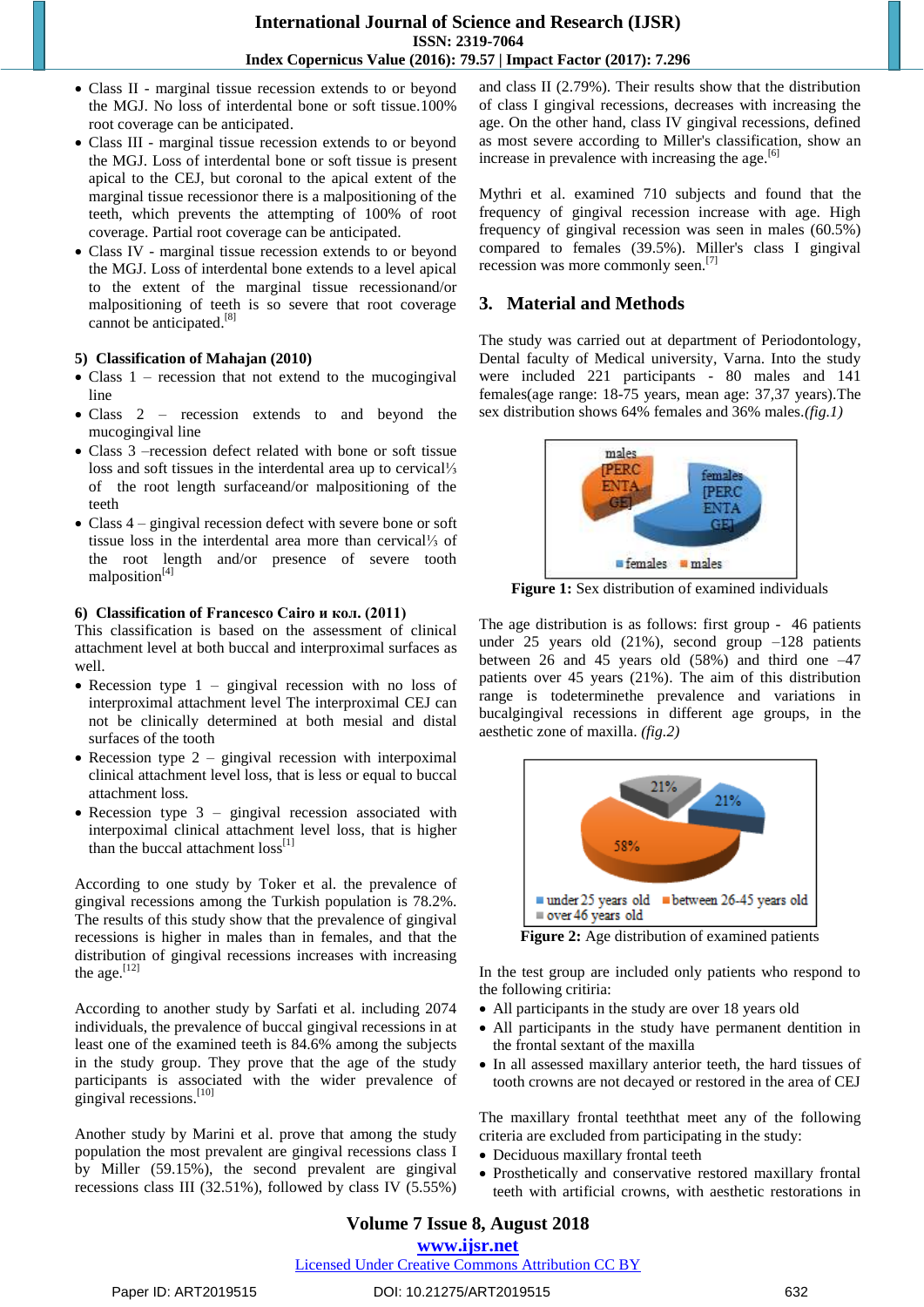CEJ area, with wedge defects and carious lesions in the area of CEJand other alterations that may complicate the correct determination of CEJ in these teeth

Each one of the assessed upper frontal teeth is examined at three surfaces: vestibular, mesio-vestibular and distovestibular and the class of the established gingival recession is determined by the Miller's classification (1985).

On the basis of the obtained results, the investigated upper frontal teeth of all study patients (in all age groups), are divided into five groups: first group - upper frontal teeth with no recessions, second group - teeth with gingival recession class I, third group - teeth with gingival recession class II, fourth group - teeth with gingival recession class III and fifth group - teeth with gingival recession class IV.

Written informed consent was taken from every participant prior to the study.

# **4. Statistical Analysis**

Statistical descriptive analysis is performed using the SPSS version 19 software package.

# **5. Results**

1316 maxillary frontal teeth are assessed - the number of central maxillary incisors is 441 (34%), the lateral incisors – 439 (33%), and the maxillary canines – 436 (33%). According to the obtained results, we registered presence of gingival recessions vestibular, mesiovestibular distovestibular, only in 343 of all examined teeth (26%) and in the other 973 assessedmaxillary frontal teeth(74%), gingival recessions are not recorded in the aesthetic area of the maxilla.(fig.3)



**Figure 3:** Distribution of gingival recessions vestibularly in upper frontal teeth in the aesthetic zone of maxilla in patient test group

According to the Miller's classification (1985), the gingival recessions that areestablished, are divided into four classes: class I - 138 of the assessed teeth (40% of all established recessions), class II–just in 1 tooth (0,1%), class III- in 197 teeth (58%) and class IV - only in 7 upper frontal teeth (2%). (fig.4)



**Figure 4:** Distribution of gingival recessions in the aesthetic zone of maxilla in percentage

Most of the established gingival recessions are recorded in the group of maxillary canines - in 131 of the assessed canines (38% of all registered recessions), second in the group of lateral incisors - in 118 teeth (34%) and at least in the central incisors - 94 teeth or 27 % of available recessions. (fig. 5)



**Figure 5:** Distribution of gingival recessions in different groups of maxillary frontal teeth

In the different age groups for all participants in the study, we received the following results:



**Figure 6:** Distribution of gingival recessions in different age groups in all examined patients

**Volume 7 Issue 8, August 2018**

**<www.ijsr.net>**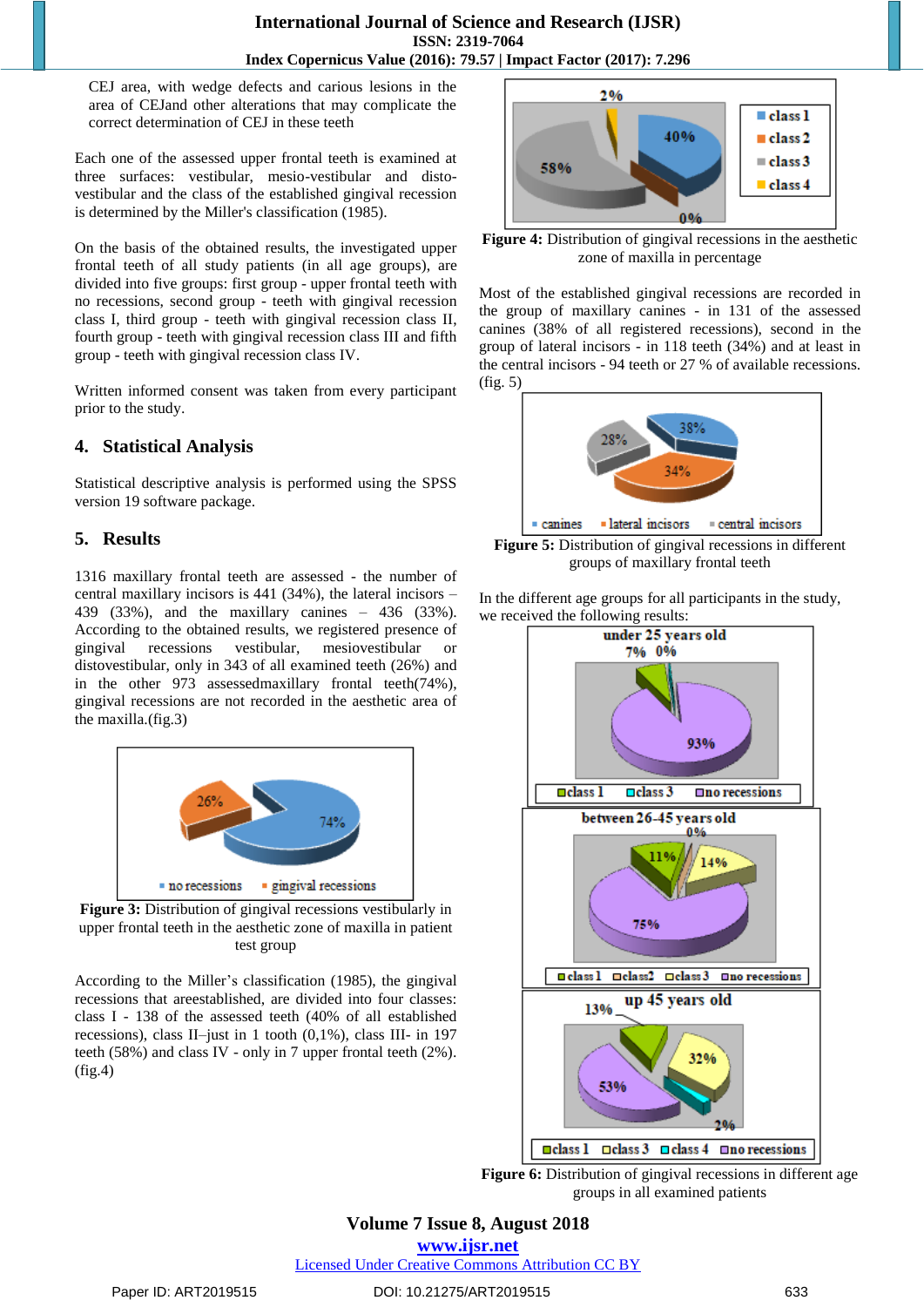## **International Journal of Science and Research (IJSR) ISSN: 2319-7064 Index Copernicus Value (2016): 79.57 | Impact Factor (2017): 7.296**

In male subjects (80 individuals), 477 upper frontal teeth are assessed, and the following results are received: class I gingival recessions - 45 teeth (9%), class II - 1 tooth (0.2%), class III - 75 teeth (17.2%) and class IV - in 4 teeth (1%).



**Figure 7:** Distribution of the prevalence of vestibular gingival recessions of the upper frontal maxillary teeth in all examined males

Thus, in all examined males, the prevalence of gingival recessions in the aesthetic area of the maxilla is 27%, and the gingival recession class III are the most common registered (17.2%) and only in 9% of cases class I and class II gingival recessions are presented. (*fig. 7*)

In females (141 participants), 839 upper frontal teeth are assessed in the aesthetic zone of maxilla, and the following results are received: class I gingival recessions - 86 teeth  $(11,1\%)$ , class II – no one (0%), class III - 113 teeth (14,1%) and class IV - in 2 teeth  $(0,2\%)$ .



**Figure 8:** Distribution of the prevalence of vestibular gingival recessions in the upper frontal maxillary teeth in all examined females

In all examined females, the prevalence of gingival recessions in the aesthetic area of the maxilla is 25%, and again the gingival recession class III are the most common registered (14%) and in 11% of cases class I gingival recessions are presented. (fig.8)



**Figure 9:** Variations of the severity of gingival recessions in teeth №13 and №23 for both sexes in different age groups

Comparing variations in the severity of gingival recessions in left and right maxillary canines no statistically significant differences were noted.



**Figure 10:** Variations of the severity of gingival recessions in teeth №12 and №22 for both sexes in different age groups Comparing variations in the severity of gingival recessions in left and right maxillary lateral incisors we note differences

**Volume 7 Issue 8, August 2018 <www.ijsr.net>**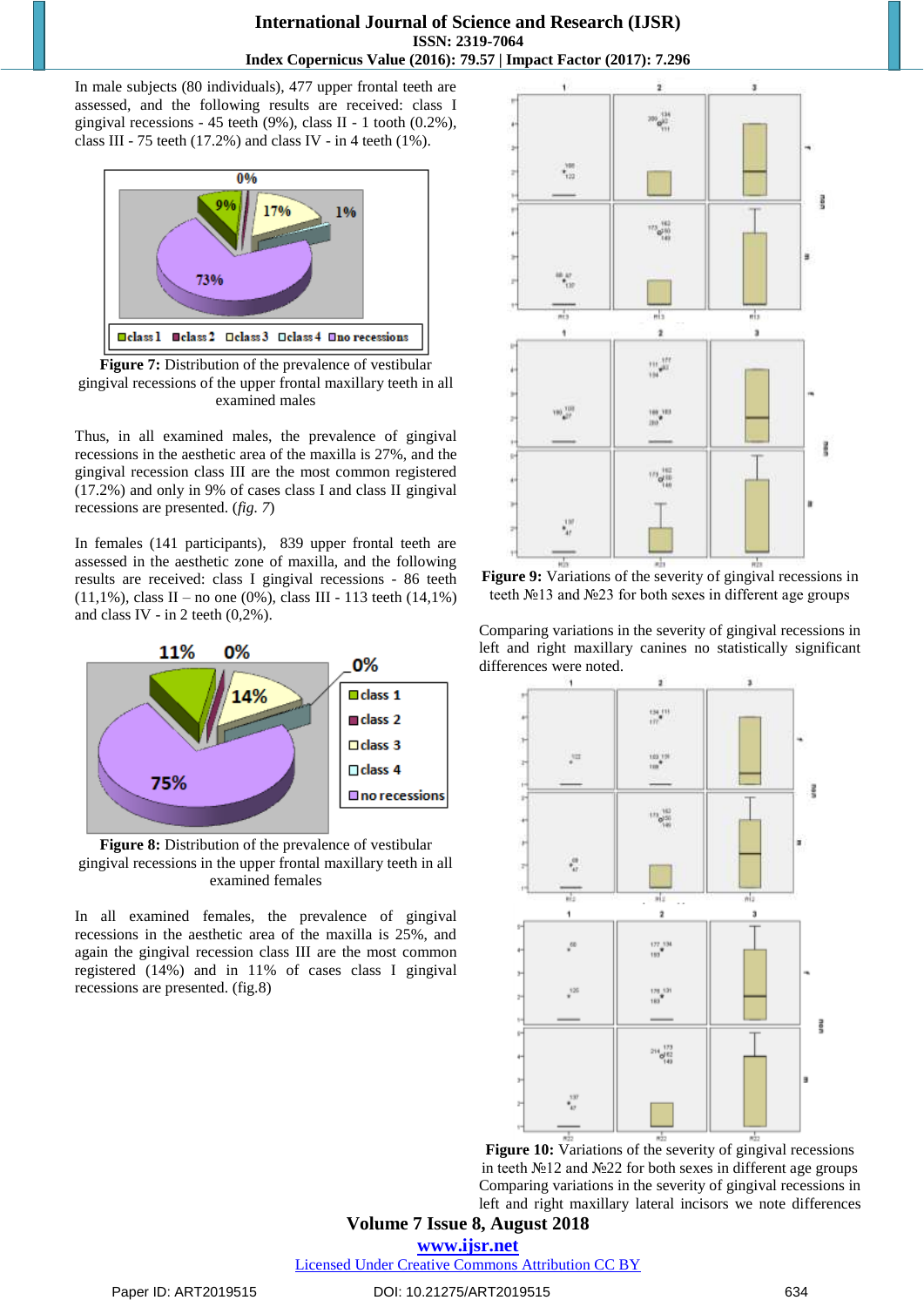only in the third age group – gingival recessions in left lateral incisors are more severe than gingival recessions in right lateral incisors.



Figure 11: Variations of the severity of gingival recessions in teeth №11 and №21 for both sexes in different age groups

Comparing variations in the severity of gingival recessions in left and right maxillary central incisors, again we note differences only in the third age group – in females the gingival recessions in left central incisors are more severe than in right, and in males the gingival recessions in right central incisors are more severe than in left ones.

# **6. Discussion**

The results that we received in the hold study are similar to the results in the study of Toker et al., who found 78.2% prevalence of gingival recessions $[12]$ , as well as the results of the study of Sarfati et al., who reported, prevalence of gingival recessions 84.6%. [10]

We established vestibular gingival recessions in 343 maxillary anterior teeth, and according to Miller's classification obtained the following results: class I - 40% of allestablished recessions, class II- in 0.1%, class III - 58% and class IV - 2% of the assessed teeth. Therefore, the most common prevalent are class III gingival recessions in the study group.

These results differ to a certain extent from the results of Marini et al. According to the results of their study the most prevalent among the population is the presence of gingival recessions Miller class I (59.15%), followed by gingival

recessions class III (32,51%), class IV (5.55%) and class II (2.79%). The data from our study confirmed the results of Marini et al., that the prevalence of Miller class I gingival recessions decreases as the age increasing. On the other hand, they confirmed that class IV gingival recessions, defined as the most severe according to Miller's classification, show an increase in their prevalence with increasing the age.<sup>[5]</sup>Our results also differ from the results of Mythri et al., who foundthat Miller's class I gingival recession was more commonly seen, but prove their results for high frequency of gingival recession in males compared to females.<sup>[7]</sup>

The results obtained in all examined males (80 individuals totally assessed 477 maxillary frontal teeth) indicate prevalence of gingival recessions as follows: class I - 9%, class II - 0.2%, class III - 17.2% and class IV- at 1%. Therefore, in males, the incidence of gingival recessions in the aesthetic area is 27%, and the gingival recessions class III are most common.

In all examined females (141 individuals – totally assessed 839 maxillary frontal teeth), the obtained results indicate that the distribution of vestibular gingival recessions in the aesthetic zone of maxilla is 25%. In females, the prevalence of gingival recessions is as follows: class I is 11.1%, class III - 14.1% and class IV -0.2%.

Comparison of the results between both sexes shows, that the prevalence of gingival recessions class I is more common in females - 11.1%, while in males is 9% (1.23:1). On the contrary, class III gingival recessions are more common in males - 17.2%, while in females gingival class III recessions occur in 14.1% of cases (1.22:1). Class IV gingival recessions are also more prevalent in males (1%), compared to females  $(0,2\%)$ .

Therefore, in males, the prevalence of vestibular gingival recessions in the aesthetic zone of maxilla is more frequent and more severe than in females. These results confirm the results in other studies.[7,12]

The results of the hold study also confirm the results of previous studies about the overall distribution of gingival recessions among adults. The results from most epidemiological studies confirm that the extent, prevalence, and severity of gingival recessions are correlated with the age and increase with increasing the age of individuals.. [3,5,7,10]

# **7. Conclusion**

The prevalence of bucal gingival recessions in the aesthetic zone of maxilla is more frequent and more severe in males than in females. And the prevalence and severity of gingival recessions increase with increasing the age of individuals. Therefore, regarding to this clinico-morphological critiria of periodontium, the age and sex of individuals would have role in predicting and assessing the aesthetic risk in pre-operative planning of periodontal and implant therapy in the aesthetic zone of the maxilla.